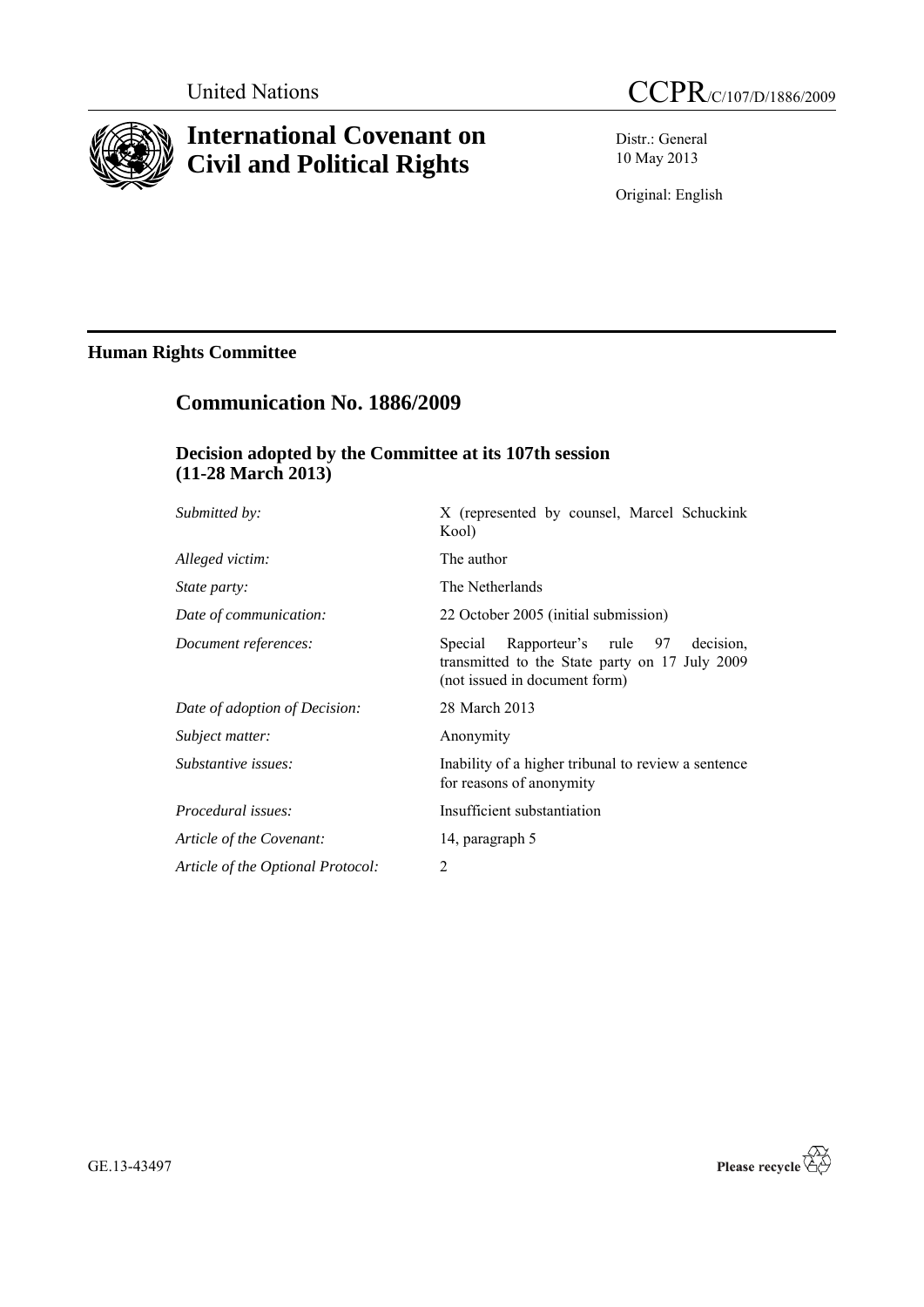## **Annex**

# **Decision of the Human Rights Committee under the Optional Protocol to the International Covenant on Civil and Political Rights (107th session)**

concerning

## **Communication No. 1886/2009\***

| Submitted by:          | X (represented by counsel, Marcel Schuckink<br>Kool) |
|------------------------|------------------------------------------------------|
| Alleged victim:        | The author                                           |
| <i>State party:</i>    | The Netherlands                                      |
| Date of communication: | 22 October 2005 (initial submission)                 |

*The Human Rights Committee*, established under article 28 of the International Covenant on Civil and Political Rights,

*Meeting on* 28 March 2013,

*Adopts* the following:

## **Decision on admissibility**

1. The author of the communication is Ms.  $X<sub>1</sub><sup>1</sup>$  a Dutch national born in 1968. She claims to be a victim of a violation by the Netherlands of her rights under article 14, paragraph 5, of the International Covenant on Civil and Political Rights. <sup>2</sup> She is represented by counsel, Marcel Schuckink Kool.<sup>3</sup>

The following members of the Committee participated in the examination of the present communication: Mr. Yadh Ben Achour, Mr. Lazhari Bouzid, Mr. Yuji Iwasawa, Ms. Zonke Zanele Majodina, Mr. Kheshoe Parsad Matadeen, Ms. Iulia Antoanella Motoc, Mr. Gerald L. Neuman, Sir Nigel Rodley, Mr. Victor Manuel Rodríguez-Rescia, Mr. Fabián Omar Salvioli, Ms. Anja Seibert-Fohr, Mr. Yuval Shany, Mr. Konstantine Vardzelashvili and Ms. Margo Waterval.

Pursuant to rule 90 of the Committee's rules of procedure, Committee member Mr. Cornelis Flinterman did not participate in the adoption of the present decision.

<sup>&</sup>lt;sup>1</sup> The author claims that she was sentenced in criminal proceedings Nr. 13/410898-05; she refuses to disclose her identity in the present communication, as, in her opinion, the criminal case file reference number is sufficient for the authorities to identify her. She subsequently provided the Committee with her name, on a strictly confidential basis (see also paragraphs 2.4 and 2.5 below).

<sup>&</sup>lt;sup>2</sup> The Optional Protocol entered into force for the Netherlands on 11 March 1979.

<sup>3</sup> The author presented her initial submission on 22 October 2005, and provided additional submissions on 28 October, 8 and 17 November and 2 December 2005, 16 February and 9 June 2006, 30 January 2007 and 12 April 2009.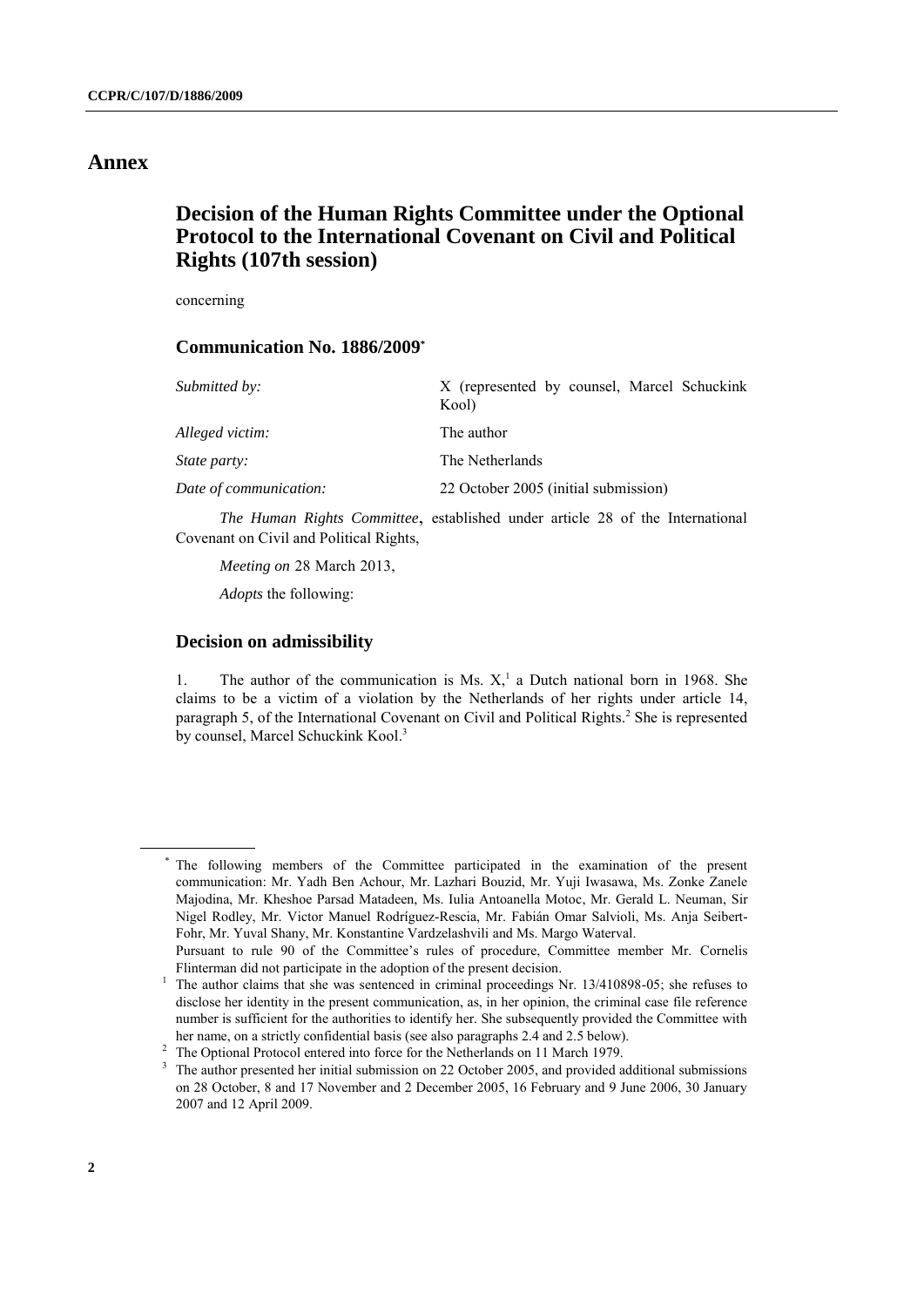#### **The facts as submitted by the author**

2.1 The author contends, without further explanation, that she was found guilty of committing an offence on 22 April 2005. <sup>4</sup> She claims that she had not attempted to appeal her sentence, as she refused to disclose her identity in an appeal. She refers to a decision of the Supreme Court dated 24 June 2003 in case No. 01948/02, according to which "it must be inferred from articles 449-452 of the Code of Criminal Procedure, which specify the way in which legal remedies are to be applied, that a suspect who is the subject of a court ruling, in which he has been identified in another way than by name, cannot apply a legal remedy against a final verdict any other way than by disclosing his personal identifying information." The author notes, however, that her refusal to disclose her identity within the criminal proceedings before the court of first instance did not preclude the authorities from finding her guilty of an offence. She adds that, until recently, it was possible to appeal without disclosing one's identity. However, the legislation was amended, excluding this possibility, although not definitively.

2.2 Since she wished to remain anonymous in the context of her criminal proceedings and given that she considers the State party to be able to identify her through the reference numbers she provides, the author decided not to disclose her identity to the Committee either.

2.3 On 28 October, 8 November and 2 December 2005, the author reiterated her request not to have her identity disclosed. In particular, on 2 December 2005, she recalled that she was precluded from appealing her sentence as she would not reveal her identity, which amounted, in her opinion, to a violation of her rights under article 14, paragraph 5, of the Covenant. She adds that in her view, the right to remain anonymous is directly linked to the right to a fair trial, which includes the right not to incriminate oneself.

2.4 The author reiterates that her wish to remain anonymous does not preclude the State party from identifying her, as she had submitted the relevant identification numbers and thus could be easily identified.

2.5 On 9 June 2006, the author disclosed her name to the Committee, on the strict condition that it would be kept confidential and would not be disclosed to the State party.

### **The complaint**

3. The author claims to be the victim of a violation of her rights under article 14, paragraph 5, of the Covenant, as she was unable to appeal her sentence because she would not disclose her name.

#### **State party's observations on admissibility**

4. By note verbale of 27 August 2009, the State party challenged the admissibility of the communication. It points out that the communication is anonymous, although article 3 of the Optional Protocol explicitly precludes the Committee from considering anonymous communications. It further notes that it finds no explanation as to why this communication was brought to its attention notwithstanding the requirements of article 3 of the Optional Protocol. In addition, according to the State party, the communication itself does not provide any reasons for the need to keep the author's identity undisclosed.

<sup>&</sup>lt;sup>4</sup> The author provides no information on the charges brought against her or on the court which convicted and sentenced her; she merely specifies that the judgement was delivered orally.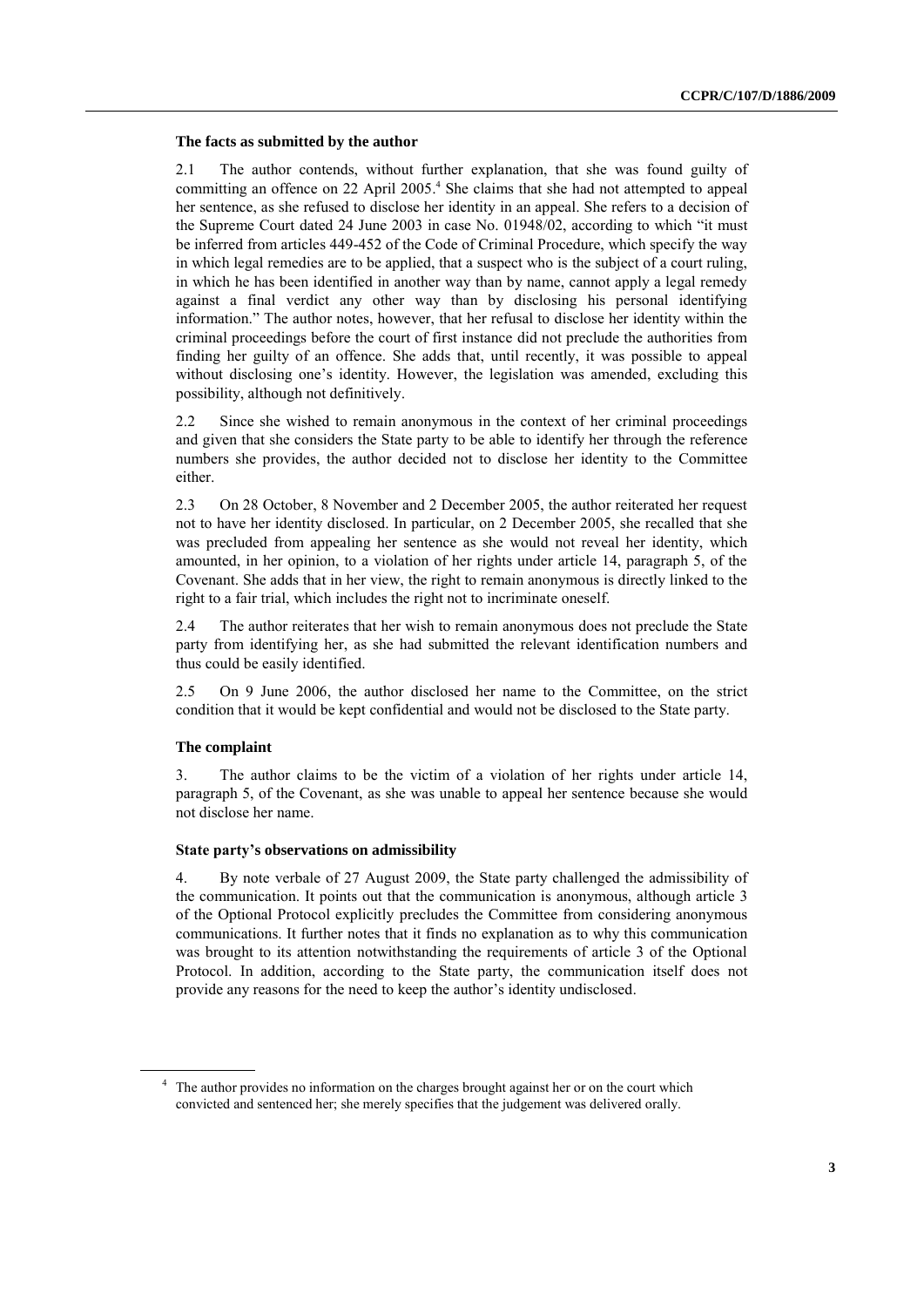#### **Author's comments on the State party's observations**

5.1 On 26 July 2011, the author rejected the State party's observations. With regard to the issue of her anonymity, she explains that the communication is not anonymous, as the State party would be able to identify her. She adds that in, any case, her anonymity had not prevented the State party from pursuing criminal proceedings against her.

5.2 The author reiterates her comments of 2 December 2005, 5 and refers to the conclusions of the European Court of Human Rights in Application No. 36378/02, *Shamayev* v. *Georgia and Russia,* 6 in which, according to the author, the Court had concluded that behind the strategy of concealing their true identities, for understandable reasons, were real people, sufficiently identifiable from a number of indications other than their names.

### **Issues and proceedings before the Committee**

#### *Consideration of admissibility*

6.1 Before considering any claim contained in a communication, the Human Rights Committee must, in accordance with rule 93 of its rules of procedure, decide whether or not the case is admissible under the Optional Protocol to the Covenant.

6.2 The Committee has noted the State party's objections to the admissibility of the communication under article 3 of the Optional Protocol to the Covenant. It further notes that, pursuant to article 3 of the Optional Protocol, as well as to rule 96, paragraph (a), of the Committee's rules of procedure "the Committee shall consider inadmissible any communication under the present Protocol which is anonymous (…)."

6.3 The Committee notes that the author wished to remain anonymous, both to the Committee and the State party. On 9 June 2006, the author disclosed her identity to the Committee; however she insisted on preserving her anonymity to the State party, as, according to her, she could be easily identified by the authorities.<sup>7</sup> In this connection, the Committee notes that neither in her initial submission, nor in subsequent submissions, had the author provided substantiation for the reasons as to why she wished not to have her name disclosed in the context of the present communication and the appeal proceedings in the State party. The Committee notes that article 14, paragraph 5, of the Covenant does not protect the right of parties to litigation to remain anonymous. On the contrary, under article 14 of the Covenant, in the absence of special circumstances a trial and an appeal must be held in public.

<sup>5</sup> See para. 2.3 above.

<sup>6</sup> The author refers to *Shamayev and Others* v. *Georgia and Russia*, (application No.36378/02), judgement of 16 September 2003. It appears that she is referring to paragraph 275 of the judgement: "The Court notes at the outset that it has already dismissed the Russian Government's preliminary objections that the application was anonymous and amounted to an abuse of process (see *Shamayev and Others* v. *Georgia and Russia* (dec.), no. 36378/02, 16 September 2003). In particular, it found that the present application concerned real, specific and identifiable individuals and that their complaints, relating to alleged violations of the rights guaranteed to them under the Convention, were based on actual events, including some that were not contested by either of the two respondent Governments. The Court does not perceive any "special circumstance" at this stage which would entail a fresh examination of the arguments that the present case was abstract in nature and amounted to an abuse of process (see *Stankov and United Macedonian Organisation Ilinden* v. *Bulgaria*, nos. 29221/95 and 29225/95, §§ 55 and 57, ECHR 2001‑IX)".

<sup>7</sup> See Note 1 above.